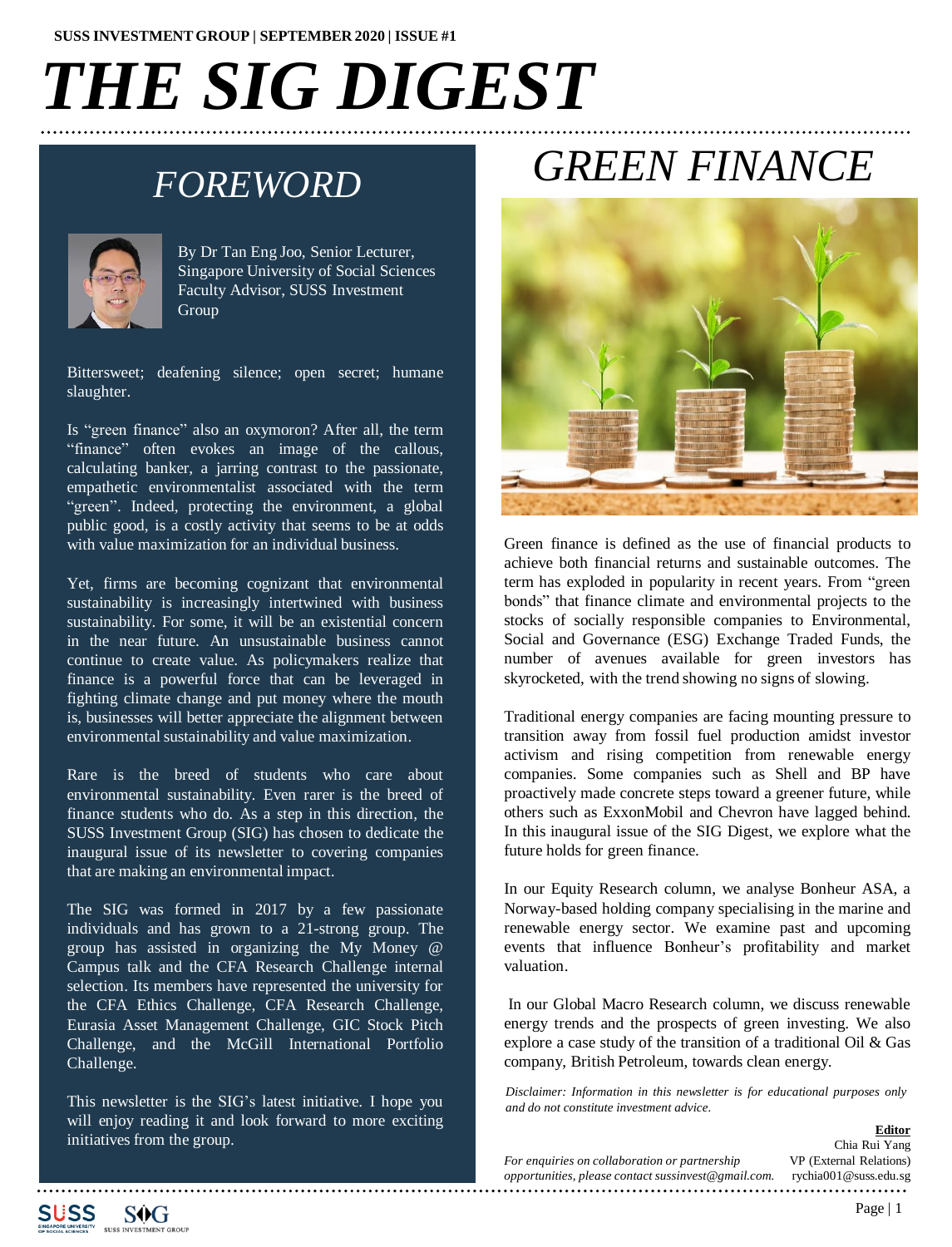#### **Bonheur ASA (OB: BON) | Industry: Industrial Conglomerates**

**A rising star in global energy transformation:** SIG initiates coverage with a Buy recommendation on Bonheur ASA, with a target price of **NOK 287.89**, representing an upside of **26.0%**.

#### **Business Summary**

Headquartered in Oslo, Bonheur ASA is listed on the Oslo Stock Exchange and has long-term investments in three main industries – shipping, energy, and leisure. The group's key business activities, wind energy generation, wind turbine installations, and cruise are carried out by **Fred. Olsen Renewables (FORAS), Fred. Olsen Ocean (FOO), and First Olsen Holding AS.** Bonheur's wind energy business has entered its growth stage with new technology and business opportunities in North America and Asia. With a premium branding, FOCL is approaching maturity. In 1Q20, the group's four business segments generated NOK 492 million in revenue. Offshore wind installation contributed the most to the group's revenue (32%), followed by Renewable energy (29%), Cruise line (25%), and other investments(14%).

#### **Highlights of the year:**

**FOWIC clinched another Taiwanese offshore wind project in March 2020.** The group is commissioned to transport and install wind turbines for the 600MW Changfang and Xidao offshore wind complex.

**Dividend payout in 2019 increased from NOK 2 per share to NOK 4 per share, a 100% jump.** For several years, Bonheur ASA's annual dividend has remained stagnant at NOK 2 per share. A NOK 4 per share dividend payout last year reflects outstanding management, while the declared forward dividend of NOK 4.30 per share is a sign of the group's confidence for growth.

#### **Our take on Bonheur:**

**Bonheur can anticipate revenue growth alongside the burgeoning renewable energy sector.** According to our research, renewable energy generation and consumption is looking positive in regions that renewable energy and offshore wind installations have set foot in – Europe, North America and Asia. We see that the renewable energy industry has a very positive outlook with renewable energy generation forecasted to double in the current decade.

**Strong customer loyalty and innovative programs can bring further growth to the Cruise Business.** Cruise line remains competitive with its longstanding customer loyalty. The cruise line found opportunities amidst COVID-19 with its innovative virtual cruising programsthat makes its name unforgettable.

**Valuation.** We derived a 12M target price of NOK 289.89 through blended DCF valuation and SotP relative valuation.

#### **Financial Valuation and Key Metrics:**

| Year              | <b>FY19A</b> | <b>FY20E</b> | FY21E     | FY22E     | FY23E    | FY24E    |
|-------------------|--------------|--------------|-----------|-----------|----------|----------|
|                   |              |              |           |           |          |          |
| Revenue (mm)      | 7.834.7      | 6.314.7      | 8.921.7   | 9.822.1   | 10.866.1 | 12.027.5 |
| Rev. Growth       | 15.5%        | $-19.4%$     | 41.3%     | 10.1%     | 10.6%    | 10.7%    |
| Net income (mm)   | (343.1)      | (40, 4)      | (319.8)   | (315.9)   | (11.7)   | 19.4     |
| ROA(%)            | $-174.7%$    | $-20.6%$     | $-162.8%$ | $-160.8%$ | $-6.0\%$ | 9.9%     |
| ROE(%)            | $-2.9%$      | $-0.3%$      | $-2.8%$   | $-2.9%$   | $-0.1%$  | 0.2%     |
| <b>EV/EBITDA</b>  | 11.8x        | 11.1x        | 4.2x      | 4.6x      | 3.8x     | 3.4x     |
| <b>EV/REVENUE</b> | 1.6x         | 2.3x         | 0.6x      | 0.7x      | 0.7x     | 0.6x     |
| Dividend Yield    | 12.6%        | 11.8%        | 12.7%     | 13.7%     | 14.7%    | 15.8%    |

#### **Basic Information**

| <b>BUY</b>        |
|-------------------|
| <b>NOK 228.00</b> |
| NOK 287.89        |
| $26.0\%$          |
|                   |

#### **1 Year Price vs OSLO OBX (Rebased)**



*Source: Yahoo Finance, Team*

#### **Key Financials**

| Market Cap (NOK, mm)    | 9612.2   |
|-------------------------|----------|
| Shares Out. (mm)        | 42.5     |
| Avg 3M Daily Vlm        | 0.07     |
| Float %                 | 46.7%    |
| <b>Enterprise Value</b> | 14,137.6 |
| P/E Ratio               |          |
| Dividend Yield %        | 1.9%     |
| 52 Wk High/Low          | 232/134  |

#### **Major Shareholders**

| <b>INVENTO AS</b>       | 28.99% |
|-------------------------|--------|
| QUANTRO A/S             | 20.54% |
| <b>FOLKETRYGDFONDET</b> | 4.31%  |
| Other shareholders      | 46.16% |

#### Full report: [bit.ly/34aF3ek](https://bit.ly/34aF3ek)

#### **Analysts**

Cassandra Tan Tung Yan cassandratan003@suss.edu.sg

Charlton Koh Yong En VP (Global Macro Research) charltonkoh001@suss.edu.sg

Daniel Nyau Zhi Mo President; VP (Equity) danielnyau001@suss.edu.sg

Dione Goh Wen Hui dionegoh001@suss.edu.sg

Song Bing Heng bhsong001@suss.edu.sg



**SOG**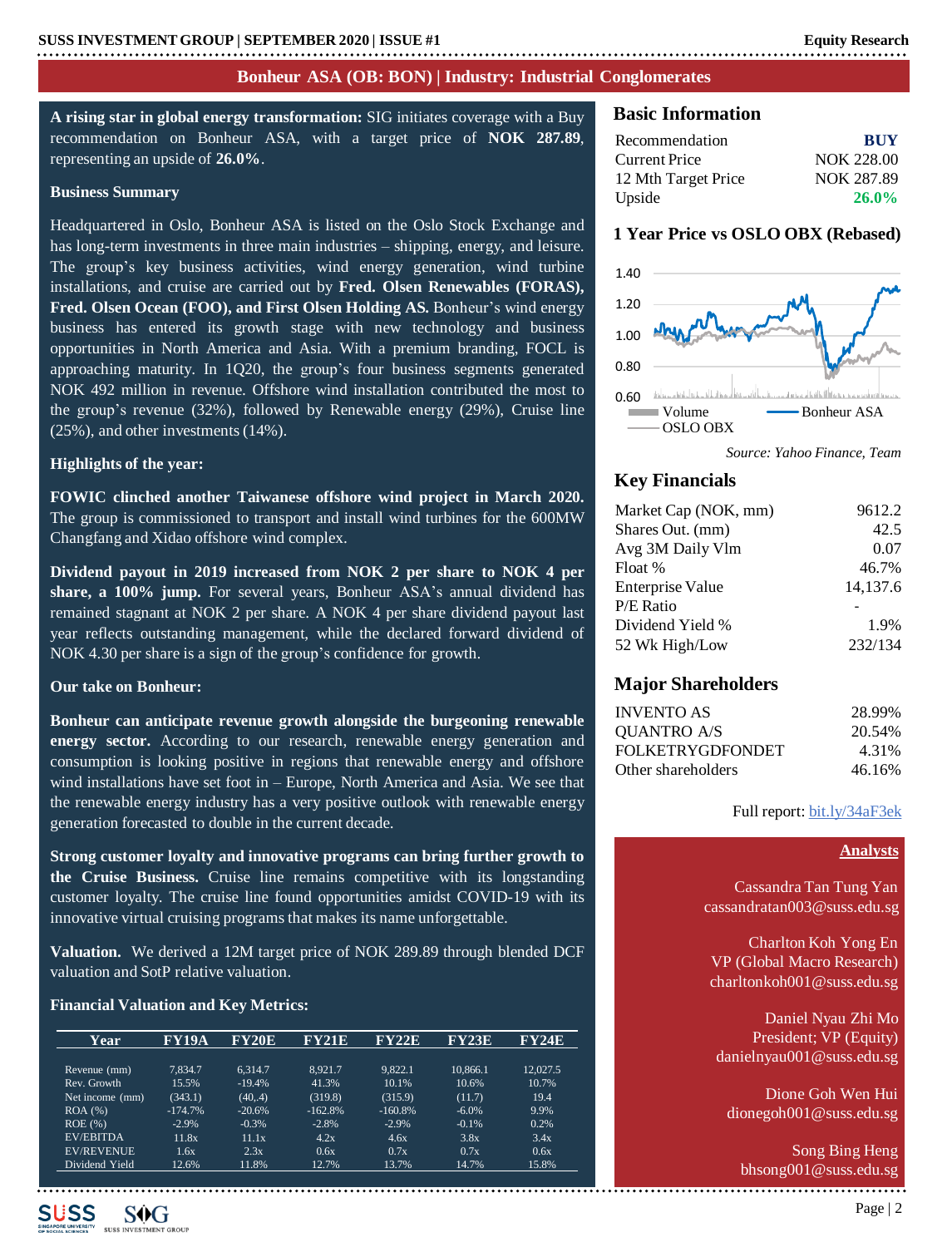#### **Market Outlook: The Green Recovery**

#### **Summary**

As a vital resource in our lives, energy has spurred many modern advancements. Still, with rising concerns about global warming and sustainability, traditional energy companies are pressured to find alternative energy sources to avoid obsolescence. In this article, we analyse renewable energy trends and a case study of the transition towards renewable energy in a traditional oil  $\&$  gas (O&G) company, British Petroleum. We also examine the benefits and drawbacks from the adoption of clean energy.

#### **Background Information**

A survey conducted by the Pew Research Center in November 2019 revealed that 77% of Americans believe that developing "alternative energy" is of utmost importance. A separate survey by BloombergNEF observed an exponential trend in clean energy over the past 10 years, where a cumulative 59.5 GW have been purchased representing a CAGR of 51.8%. Interestingly, the major players are tech companies such as Facebook, Google and Amazon, followed by traditional O&G companies. We believe that large tech companies are aggressively pursuing renewable energy agreements due to investors' rising ESG concerns. Traditional O&G companies are also shifting towards cleaner energy by utilising solar/wind energy to power oil mining operations with investor sentiment in mind and to diversify their individual exposure from unsystematic energy disasters. Overall, from 2006-2019, new clean energy investments across the globe are experiencing a steady upward trend, with no signs of slowing down in the coming years [*Figure 2*].

#### **Clean Investments Trends by Region**

APAC has outpaced the world in renewable energy dollar investments, with a CAGR of 10.7% from 2009-2019 compared to 0.46% and 7.8% in EMEA and America respectively [*Figure 3*]. To illustrate its magnitude, BlackRock's global Head of Renewable Power David Giordano highlighted that for every \$10 spent globally on new renewables capacity, \$4 goes towards APAC. Contributing to APAC's popularity among green investors are the attractive 20 year feed-in-tariffs – payments to consumers for supplying excess clean energy to the grid  $-$  for the wind and solar markets in Taiwan, South Korea and Japan. Countries with high renewable energy subsidies would likewise have high feed-intariffs and the opposite holds true as well.

In other regions, the US and Europe appear to diverge on clean energy investments [*Figure 4 & Figure 5*]. The US exhibits a positive trend over the past 10 years, indicating increasing clean energy investments. Investments in wind have eclipsed investments in solar since 2014, a likely result of wind turbines being generally more efficient – a single wind turbine can generate the same amount of kWh as a thousand solar panels.

In contrast, Europe's clean energy investments peaked in 2011 [*Figure 5*], with no signs of growth for 8 years. In Europe, Wind energy is sub categorised into onshore, with wind turbines installed on land, and offshore, with wind turbines situated in water bodies. The popularity of offshore wind has skyrocketed in recent years with technological advancements as offshore wind speeds are known to be higher and more consistent. By harnessing the 3 sea basins surrounding Europe (the Baltic, the North Sea and part of the Atlantic), Europe is poised to increase its clean energy investments through offshore wind. Data from the IEA indicates that the increasingly competitive offshore wind projects are on course to attract trillions of dollars in investments till 2040.

With the COVID-19 pandemic devastating the global economy, governments have passed massive bills and stimulus packages, rivalling those seen in the Global Financial Crisis (GFC) of 2008. The ongoing crisis presents an opportune moment for a strategic 'Green Recovery'. Back in 2008 after the GFC, 16% of global stimulus was spent on green recovery with governments giving subsidies for renewable energy and funding for R&D of clean tech (e.g. electric vehicles). Although renewable electricity capacity is forecasted by the IEA to decline by 13% in 2020 [*Figure 6*], we attribute the decline to systematic factors such as policy uncertainty and market developments.

Many countries still relate falling emissions with a faltering economy, although it has been proven to not be the case. Work is still needed to educate and ensure that people see a clear path to high quality alternatives so as to achieve a sustainable future.

*\*Refer to Appendix for figures*

#### **Analysts**

Aaron Luke Devarajan VP (Global Macro Research) kxdeverajan001@suss.edu.sg

> Bryan Lim Bei En bryanlim006@suss.edu.sg

Charlton Koh Yong En VP (Global Macro Research) charltonkoh001@suss.edu.sg

Shane Joachim shanejoachim001@suss.edu.sg

> Quek Guang Xuan, Bryan bryanquek002@suss.edu.sg

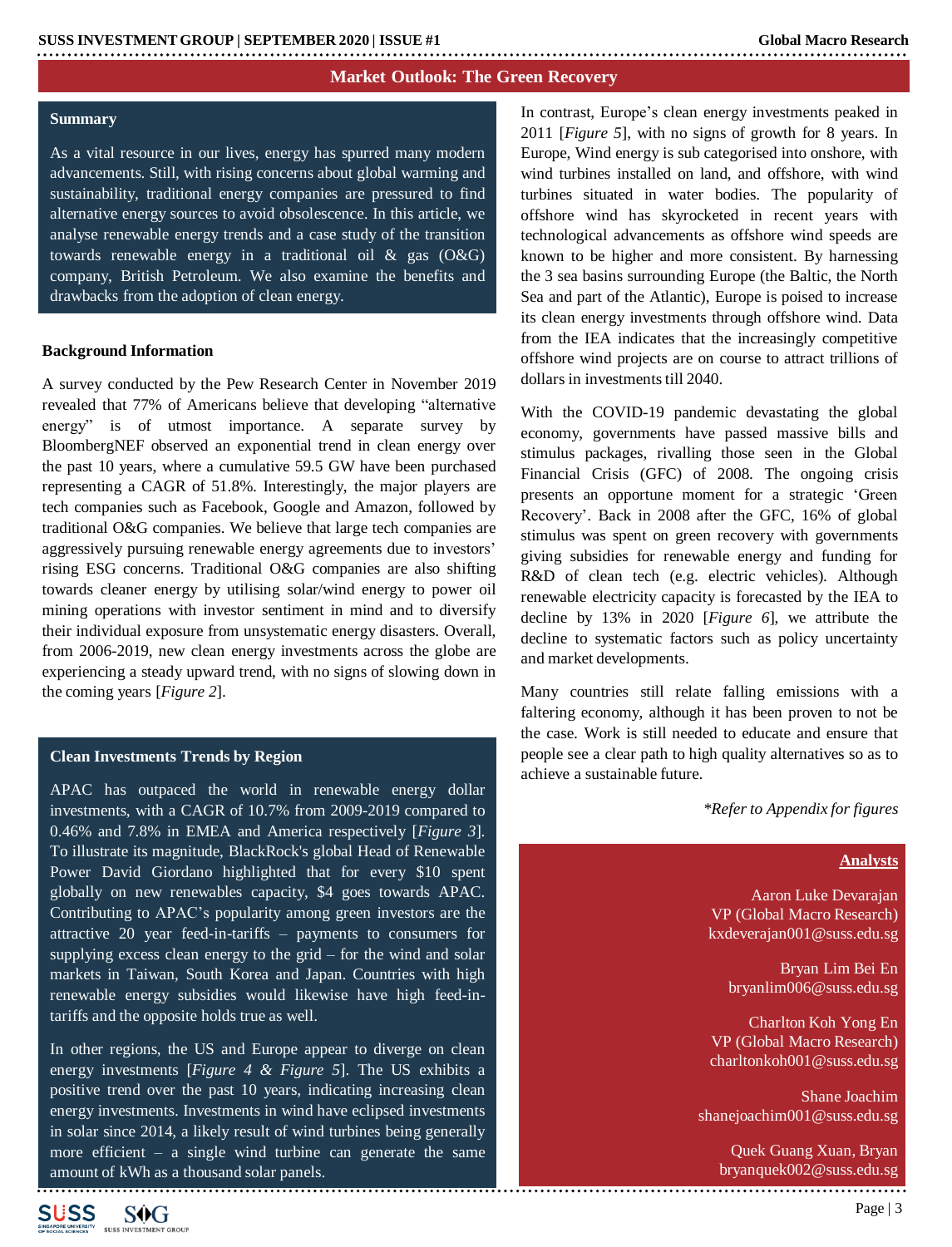#### **A Case Study: British Petroleum (BP)**

In this case study, we analyse British Petroleum (BP), best chronicled as one of the largest publicly traded oil companies in the world and a pioneer among titans, first adopting clean energy into renewable energy sources as early as 1995 [*Figure 1*]*.* This acceleration towards clean energy generation is largely due to immense public pressure and scrutiny.

For example, in 2010, BP experienced the Deepwater Horizon oil spill. The oil spill covered more than  $112,000 \text{km}^2$  of the ocean's surface with currents spreading the spillage across 2,100km. This resulted in catastrophic effects on the environment with the deaths of countless wildlife.

### 159 10%





**Figure 1: Renewables share of** 

**Figure 2: BP Share Price in 2010** 



The financial consequences were tremendous to BP. With 130 lawsuits filed against them, BP's share price plummeted [*Figure 2*]*.* Reportedly, US\$11.6 billion was paid out in reparations to coastal states with projected losses estimated at US\$22.7 billion. In addition, BP had to set up a US\$2.3 billion fund for seafood & fishery business for the job losses incurred by oil spill.

The Deepwater oil spill served as an expensive catalyst for BP to review their energy sources and diversify their energy provisions. 10 years after the worst oil spill in human history, it has taught large oil companies that ESG investing is not just a public relations move, but also a growing market [*Figure 3*]*.*

More recently, BP plans on cutting up to \$17.5 billion from the value of their oil and gas assets after their in-house research predicted that the pandemic may affect the global oil demand for the next 30 years. This big move had to be executed to illustrate the impact of the COVID-19 outbreak on the global economy as well as the increased effort to build a better environment to be in line with the goals of the Paris Agreement, as said by the CEO of BP, Bernard Looney.

Such traditional energy companies are constantly pressured by shareholders who want to see ESG compliance and the practicing of responsible and sustainable operations. The growing importance is also seen when Bloomberg announced the launch of the US equity benchmark capabilities which aims to act as a basis for the Bloomberg SASB ESG Index family. This product would also focus on realising the SASB's vision of "materiality-based ESG". This materiality-based ESG by SASB aims to identify financially material issues – issues which are more likely to make an impact on the financial condition or operating performance of a company.



With renewables being the fastest-growing energy sector, BP has established a portfolio of renewable fuels, power and products. Currently, they are also developing new business models in sectors such as the low carbon power and digital energy. These are strategic efforts made by BP as it aims for net zero emissions by 2050 or earlier:

- Partnerships to maintain adherence to ESG criteria and permit use of alternative sources of energy.
- Invested in joint venture with DuPont (Apr 2017) producing alternative fuel sources (bio-isobutanol) from corn.
- Increased stake in Lightsource BP, which aims to develop 10GW of solar projects by 2023.
- Led Series A funding in Grid Edge (Oct 2019), whose software predicts, controls and optimises a building's energy profile reducing carbon emissions by 10-15% on average.
- Invested in joint venture with Bunge (Dec 2019) that produces renewable energy from its biofuels manufacturing sites. Venture is now  $2<sup>nd</sup>$  largest operator by effective crushing capacity in Brazil's bioethanol market.

With the diversified portfolio illustrated above, BP aims to become an industry leader in clean energy. By bringing together the expertise and assets of the partnerships and ventures, BP has a clear direction to improve and innovate more options for a better environment, and also to prevent future energy disasters from crippling their operations. Overall, BP has a promising macro outlook in terms of contributing towards the green recovery and providing a more sustainable future.

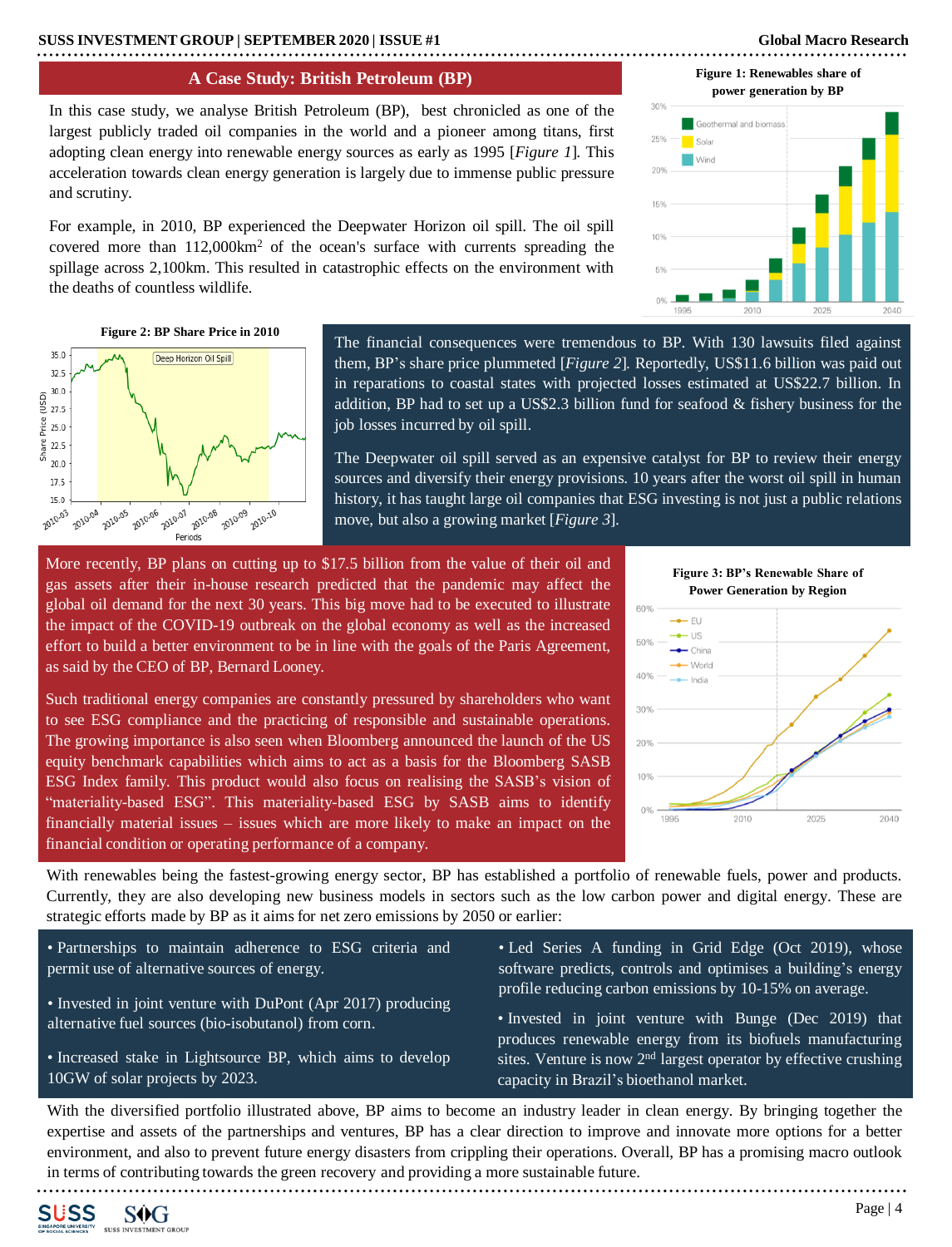**Figure 1: Global Corporate Buying Clean Energy Power Purchase Agreements (PPA)**



*Source: BloombergNEF, U.S. Global Investors*

**Figure 2: Global New Investment in Clean Energy (2006-2019)**





................

**Figure 3: Global New Investment in Clean Energy by Region (2006-2019)**  $$bn$ 

*Source: BloombergNEF*



. . . .